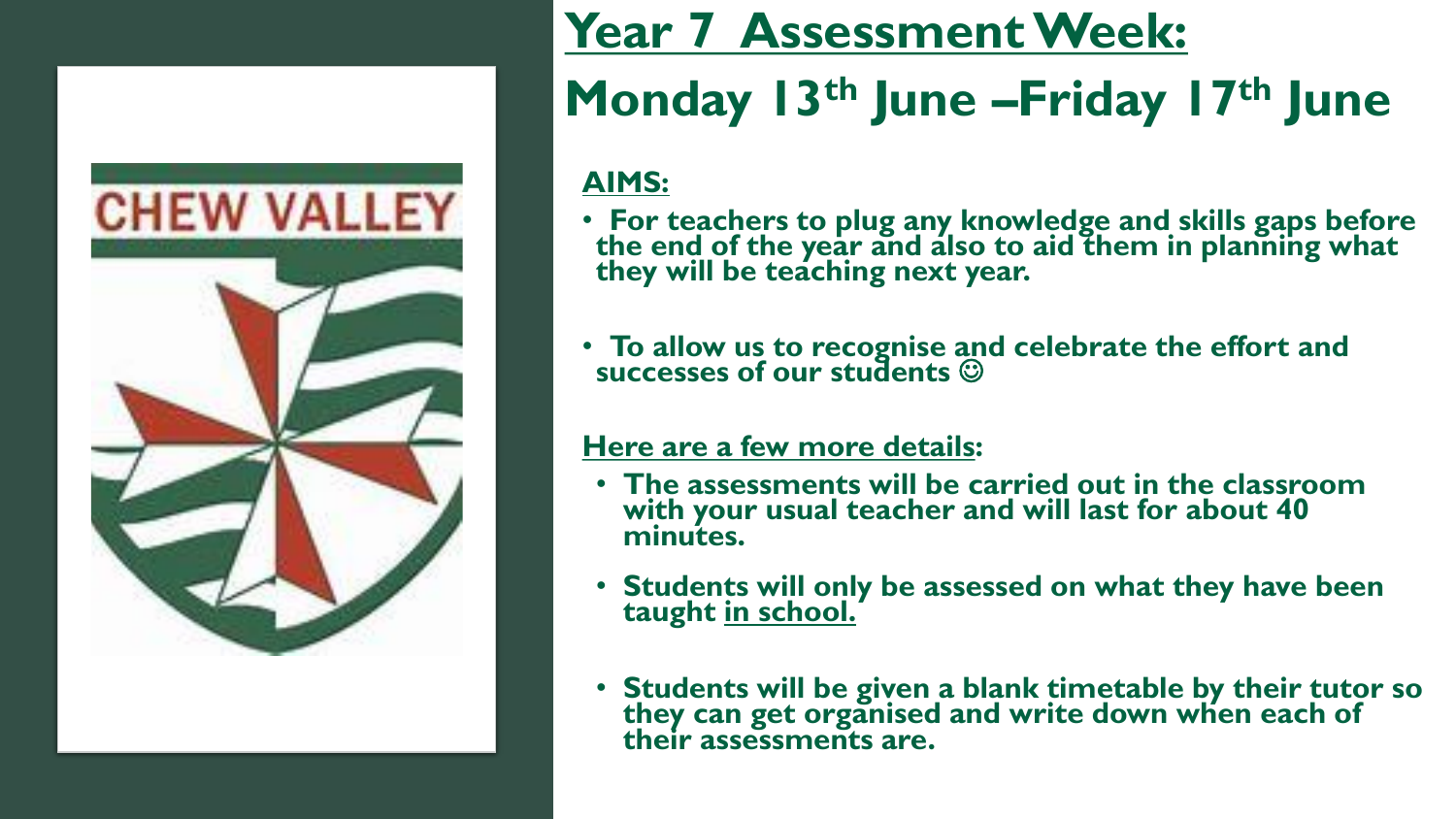



#### **What can you do to help:**



• Ask to see your child's assessment timetable: when is each assessment? Have it available to see at home so that you can talk about and help plan your child's revision with them. Students are less likely to feel stressed if they are prepared.

• Revision is best done little and often rather than crammed in the day before the exam, so try to spread the revision out and make sure that your child has plenty of breaks so that they get some fresh air, exercise and fun in between the revision.

• Sleep is important for the brain to function at its best – so try to minimise late nights!

• It might sound obvious but make sure that your child has plenty of healthy snacks and meals – keep some of your child's favourite fruit available if possible for them to snack on  $-$  as well as other treats.

• If possible, create a study space for your child to work at.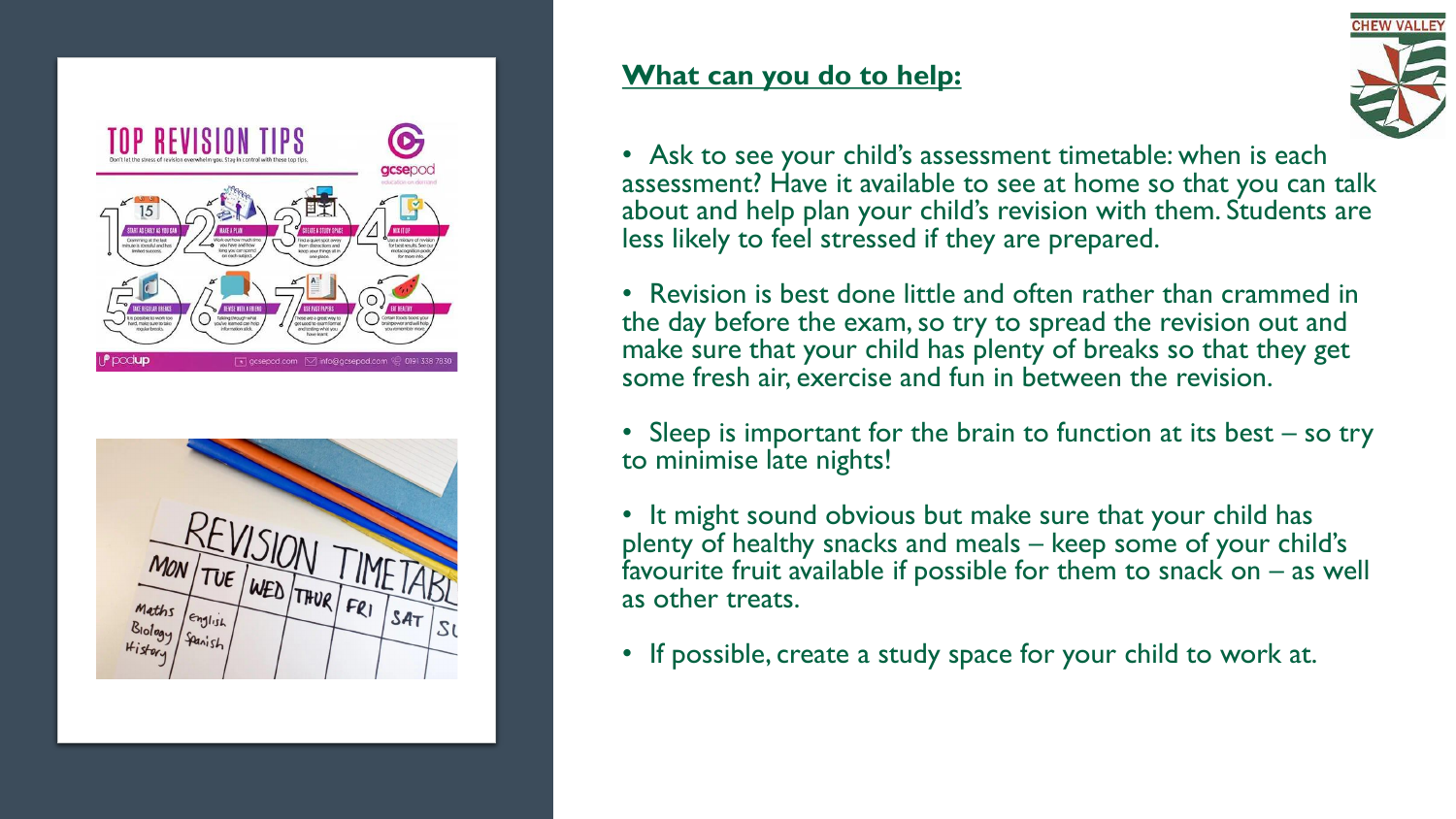# **What the NSPCC advise:**



*"Have a chat with your child about how you could make studying a little easier for them. It's also important to encourage them to take regular breaks, eat snacks, and to exercise! Taking some time to still do the things they enjoy will help them to focus better when they are revising.*

*As well as providing practical support, emotional support during the build-up and exam period itself is really important. Let your child know you are there to listen to any worries or concerns they may have. Whilst you will want your child to do their absolute best, it's also important to not place unnecessary pressure on them to gain a certain grade.*

*Remind them that there is life beyond exam results and that if things don't go exactly to plan, there will be lots of other opportunities to express themselves and succeed."*

**Other useful sources of advice:** <https://tutorful.co.uk/guides/a-parent-s-guide-to-gcses> <https://blog.oxfordowl.co.uk/how-to-support-your-child-during-gcses-what-to-do-and-when/>

### **NSPCC**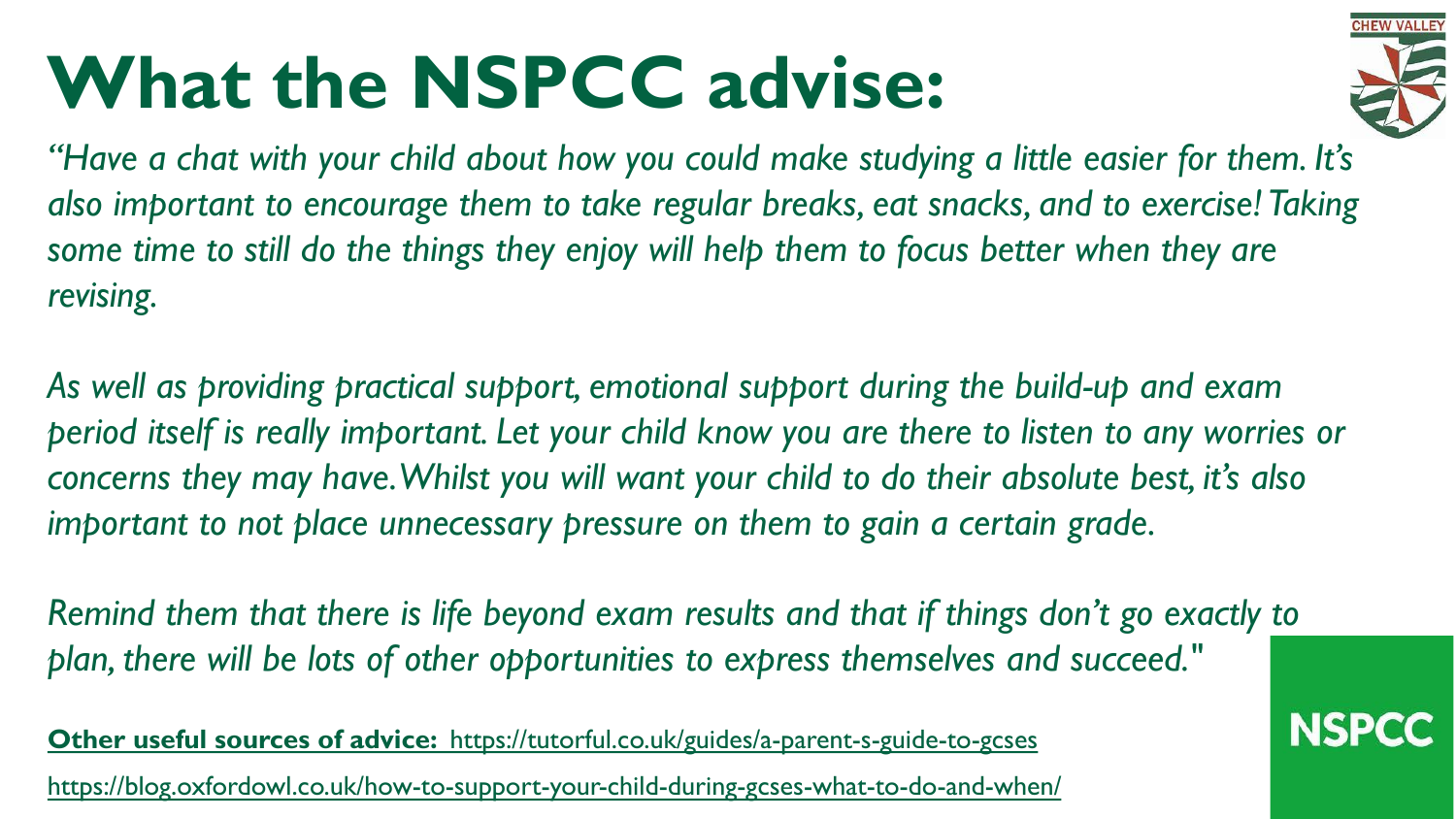## **Enrichment week**

### The Chew Valley **Guarantee**



JE

**Chew Valley School** 

Grow

Achieve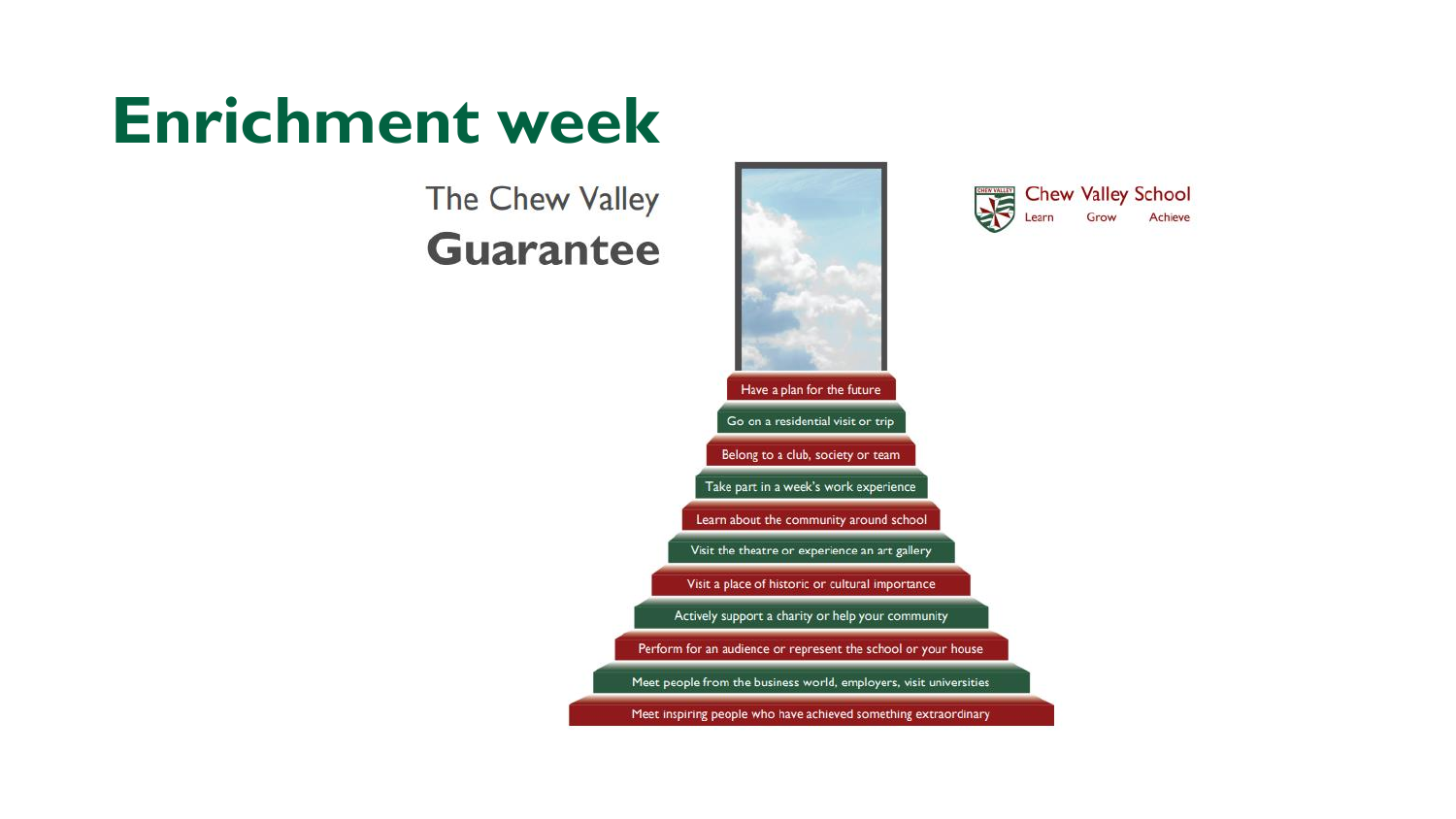# Year 7 Camp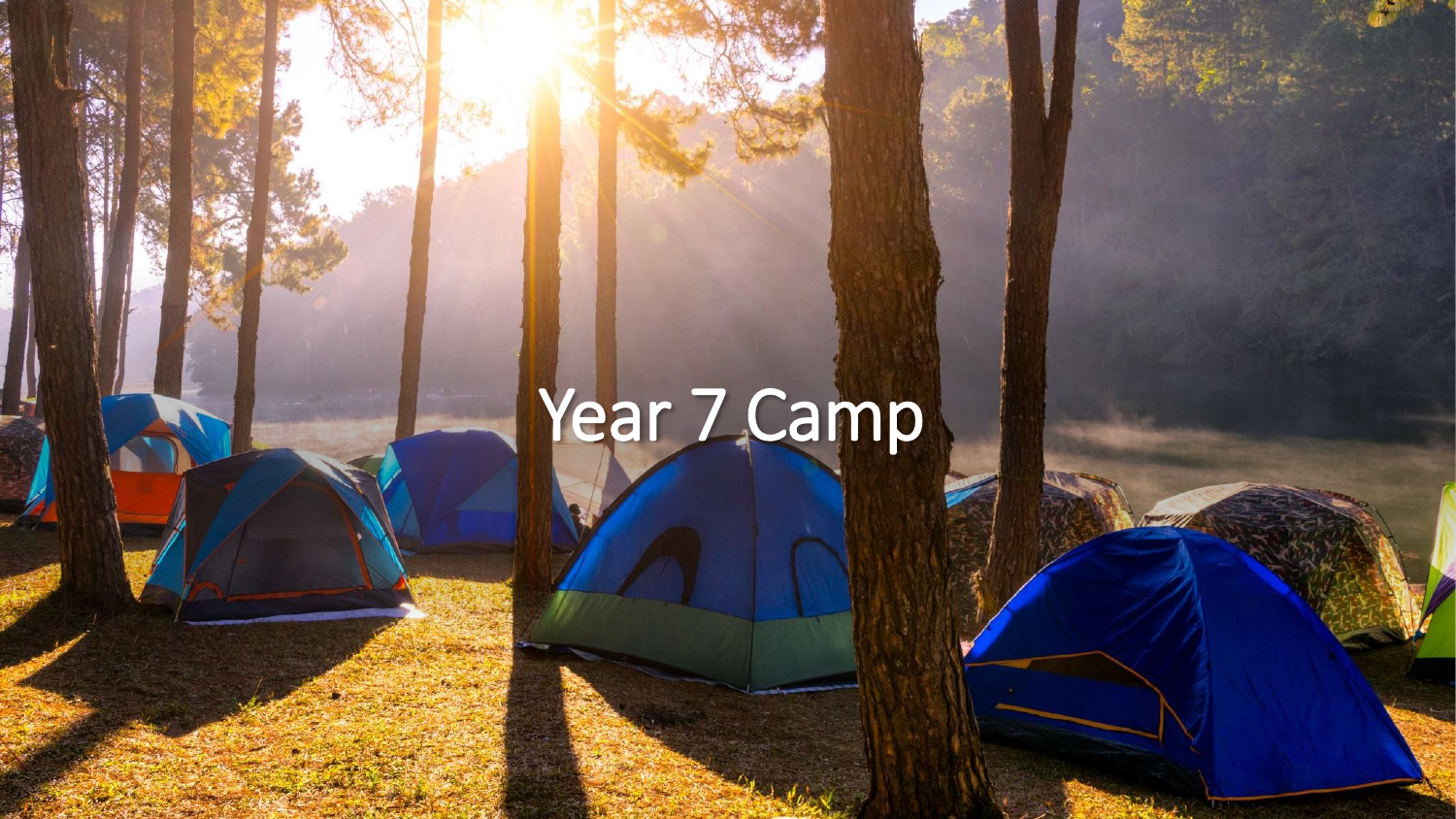## **Year 7 Camp**



Deadline for payment and permission Monday 6<sup>th</sup> June at 3pm.



Cost: £22:15 – to include evening meal, breakfast, and packed lunch for walk, a day of activities with the YMCA and the use of the tents.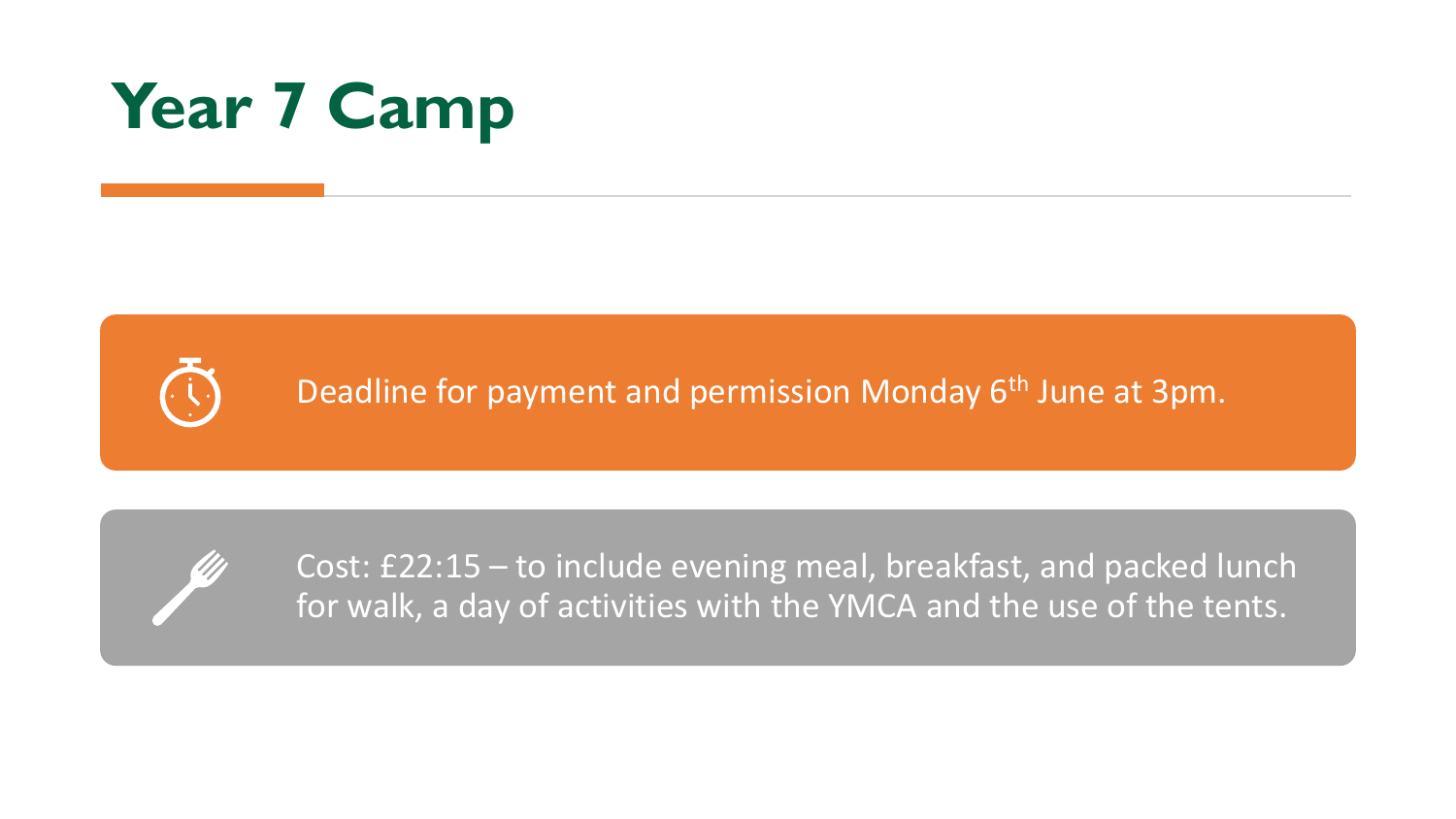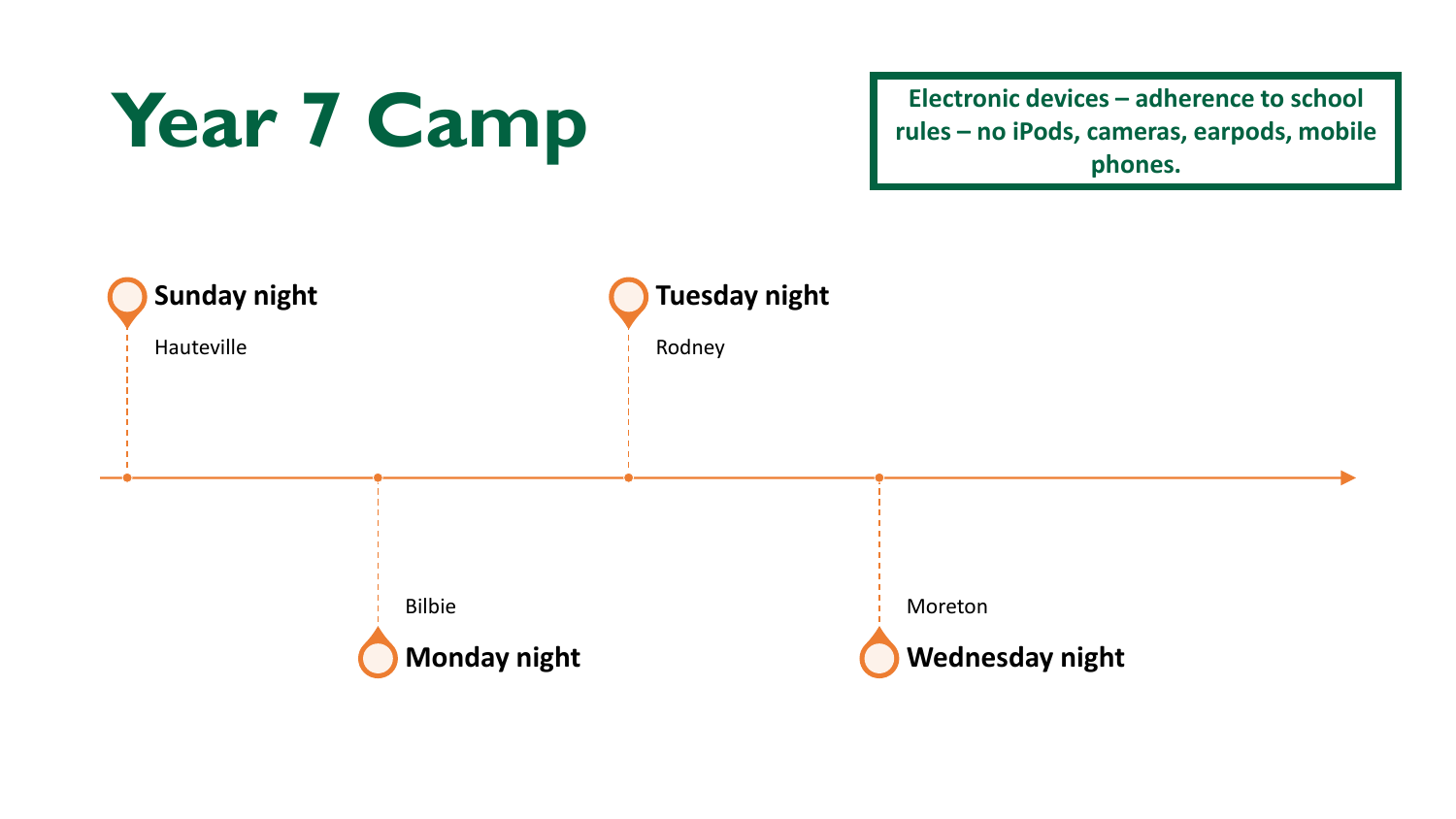## **Year 7 Camp**

- Encourage overnight camping but ways to take part without it
- "House walk" involved too
- Kit list supplied with the letter
- Ensure medical details are up to date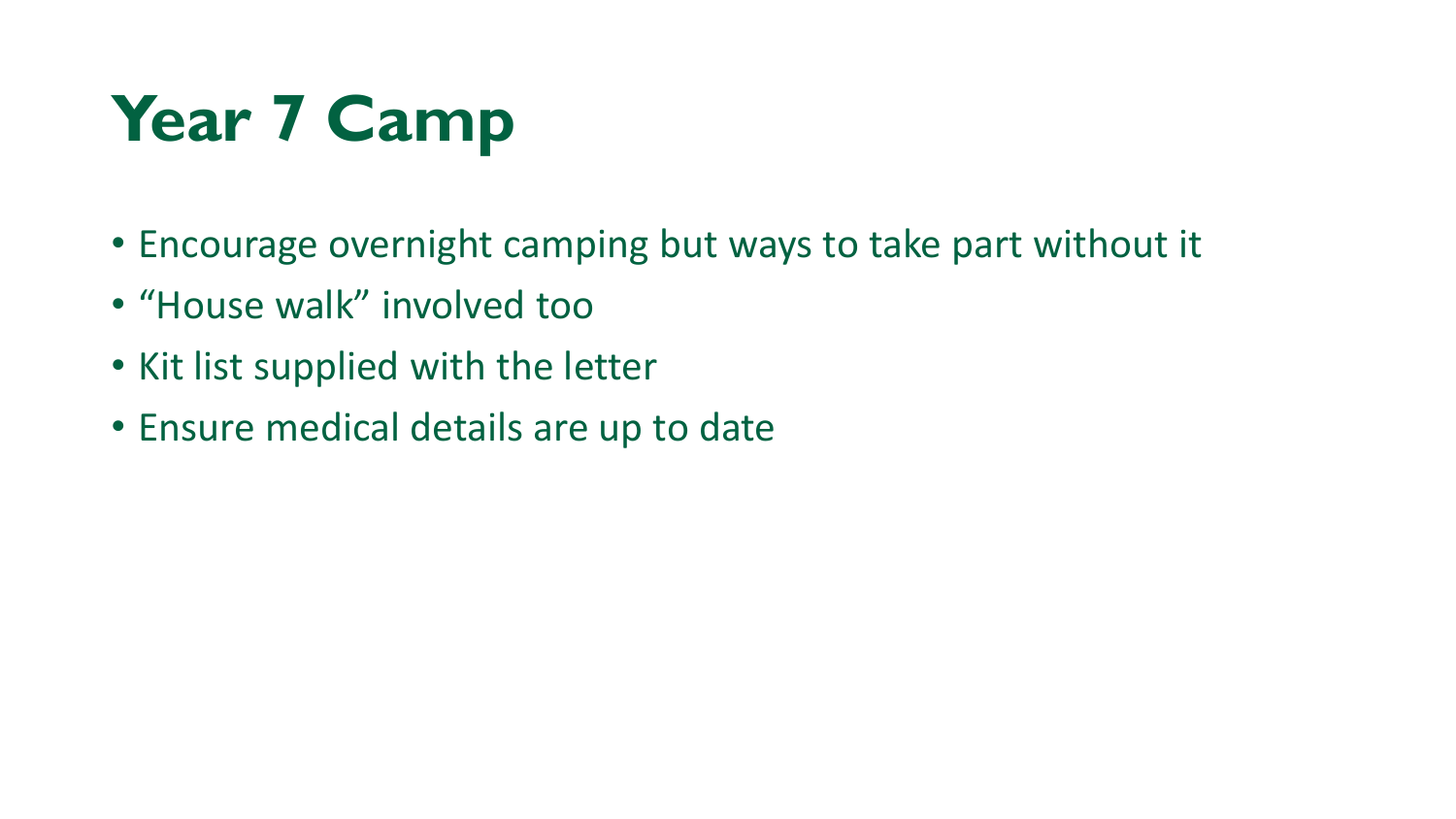# **Other activities**

PSHRE Church visits:

Monday – Rodney

Tuesday – Moreton

Wednesday – Hauteville

Thursday – Bilbie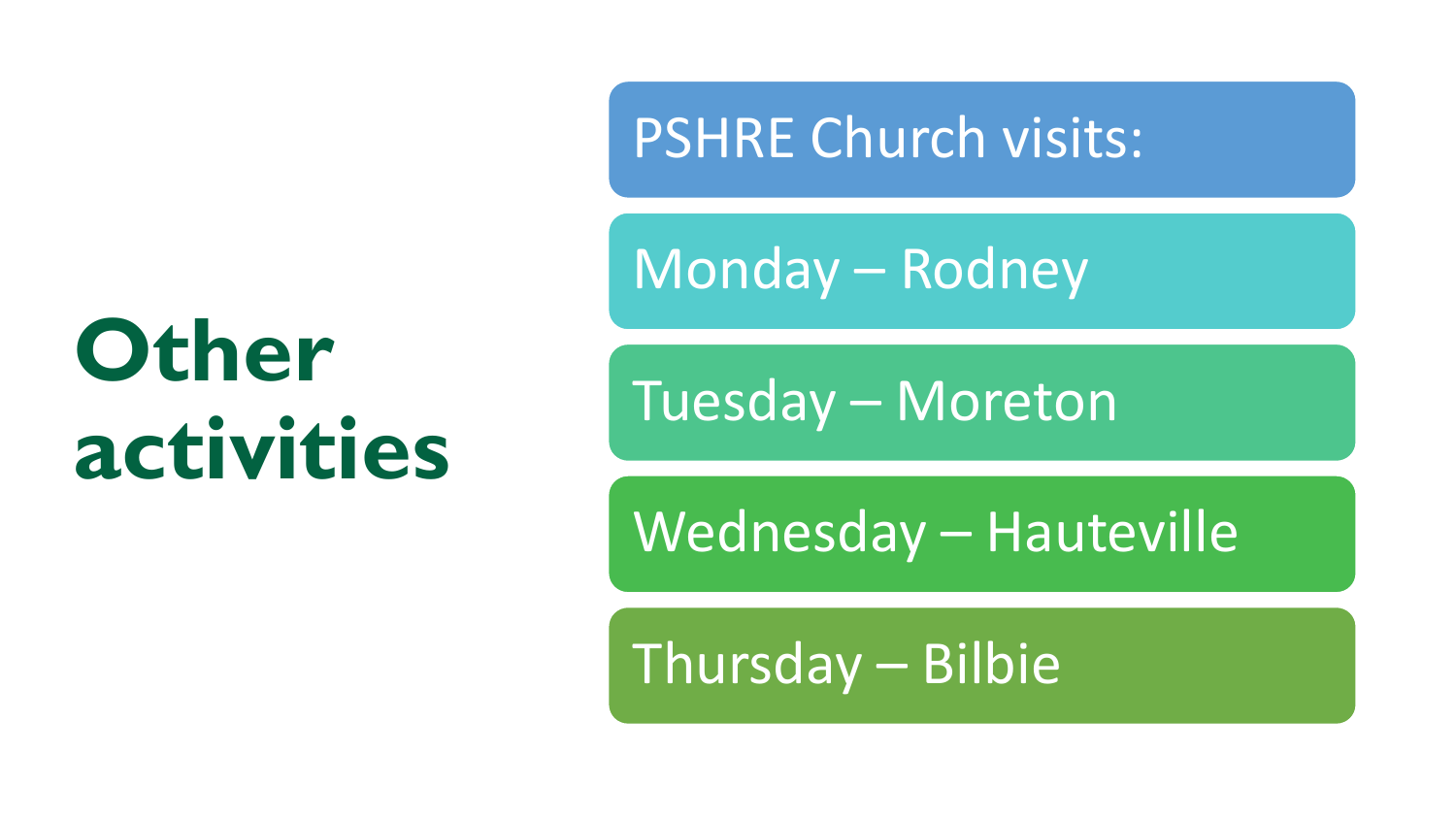## **Other activities**

## Beach Sports – additional cost £9.24

## Deadline for payment and permissions Friday 27th May 9am